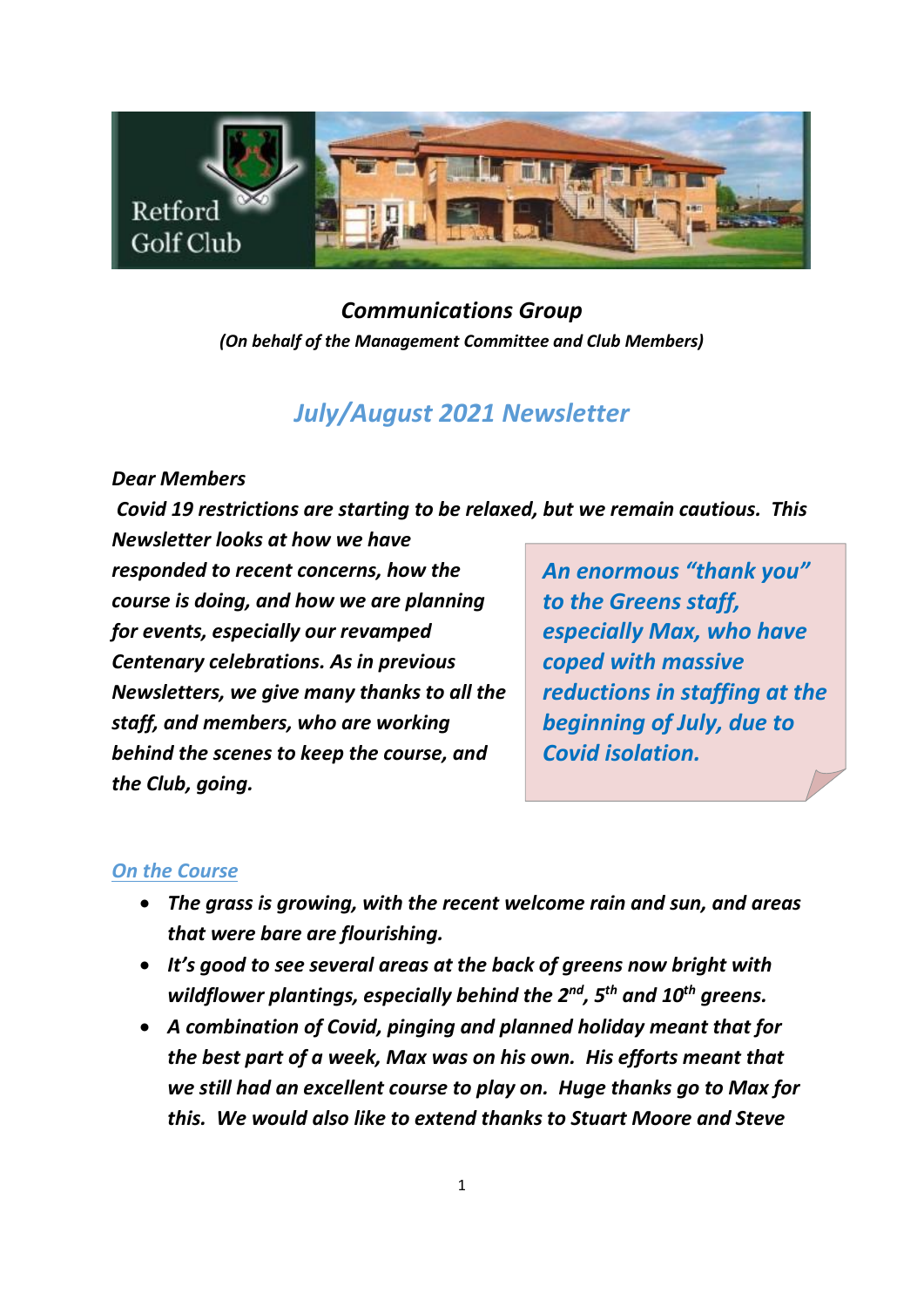*Hyatt for the very real help they gave Max over this time. We are now back up to full staffing.*

- *Greens have been micro-tined, verticut and all greens and approaches spin dressed. Weedkiller has also been applied to fairways.*
- *In the next weeks, bins will be reinstalled round the course. Thanks to Brendan for renovating them. We will also be installing new ball washers and repairing existing ones.*
- *In response to comments from members, work will be done to trees at the top of the dip on 17 to improve visibility and we will be looking to install a handrail to the back steps on 7 to improve accessibility.*
- *The roping off and white lines continue to bring improvements in grass cover around greens. Thanks to members for their help in this regard.*

### *In the Clubhouse*

- *Please note that, as the Covid restrictions are relaxing, there will be bar service, rather than table service, and wearing face masks will not be obligatory.*
- *We are having ping problems – not the golf kit, but Covid. We have had some difficulties with the Covid Test and Trace, which has caused sudden loss of staff, especially in the bar, when someone is pinged and has to isolate, leaving us short-staffed. We're not alone – at least one Nottinghamshire golf club has had to close down its clubhouse entirely – so we ask members, and visitors, to please bear with us in this difficult phase.*
- *We had an incident recently when a member was taken ill in the Clubhouse and was taken to hospital. There may be members who are not aware that we do have a defibrillator in the corridor by the changing room, and anyone can use it – the equipment explains exactly how to do it – and there are also some staff and members trained to use it.*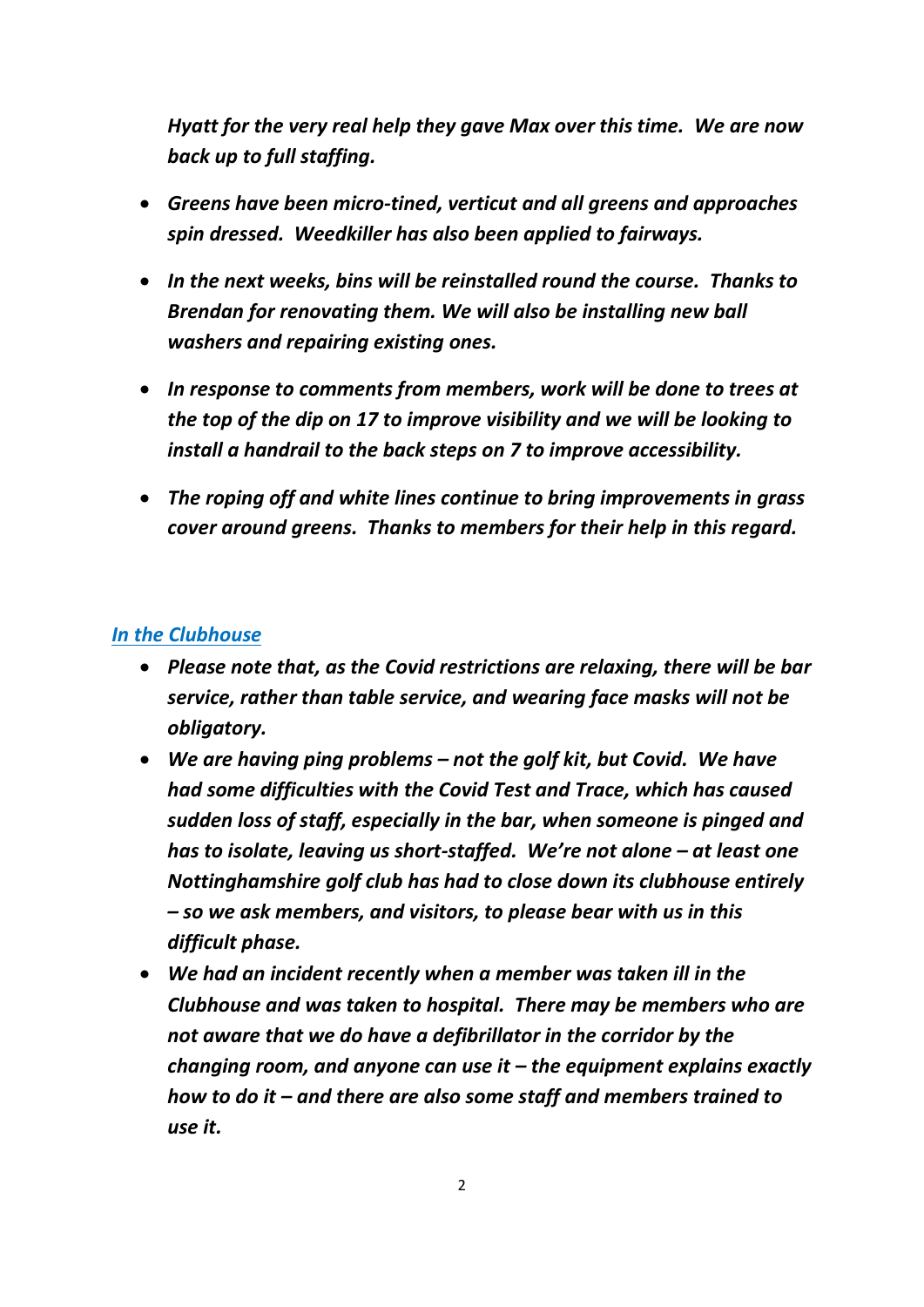#### *Centenary Year*

*We have had to scale down our original plans, and the focus will be on 6th, 7th and 8th of August. Please get involved, follow the guidance from Craig in the Pro's shop, and enjoy some great events.*

## • *Friday 6 th August Hickory Event (2.00 Shotgun)*

*One of our highlight events. Members will have the chance to play 18 holes using genuine 100-year-old hickory clubs, supplied by Timewarp Golf. Teams of 4, playing a Texas Scramble format. There will be a prizes presentation at about 7.30pm. Entry £40 per four ball team. Unearth those plus fours to look the part! Ring or visit the Pros Shop to enter and pay.*



• *Saturday 7 th August Social Pro-Am (Tee times 4.00-6.00pm) A very friendly event, with pairs playing 10 holes. One player and one putter in each team, with families, young and less young, welcome, and a generous prizes table. All under 16s will receive a free gift. Entry £20 per pair, for golf, prizes and pie and peas supper. Entries opened on Wednesday 21st July and continue, either in person at the Pro's Shop, or by phone. Fees must be paid on entry.*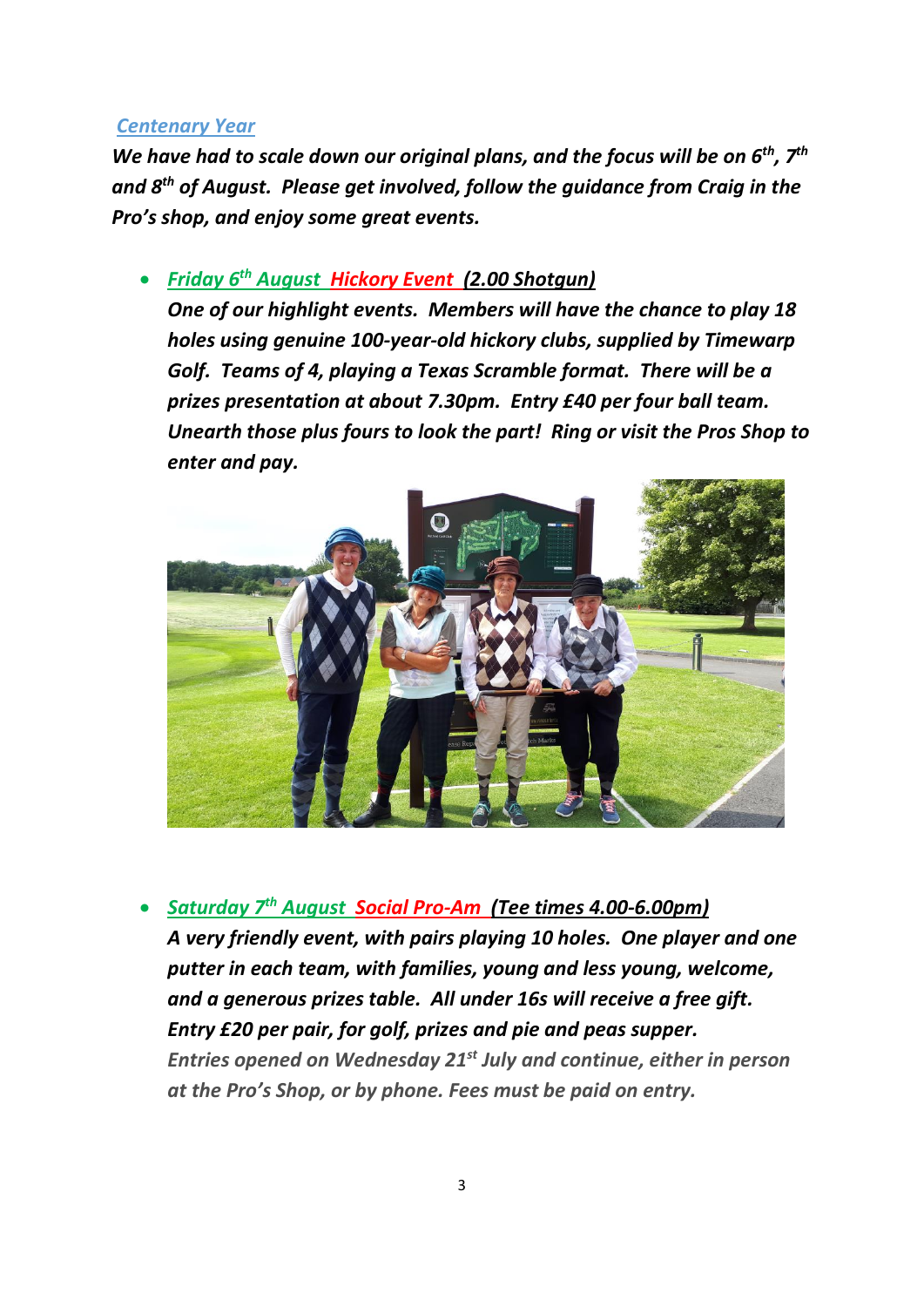- *Sunday 8 th August Centenary Championship (Tee times 6.00am-1.30) This is a one-off Competition, for Members only. Format is an Individual Stableford, with separate Trophies for Ladies and Gents. Entry is £5 per player, payable at the Pro's shop from 4.00pm on Sunday 1st August. There will be a Presentation in the evening, after the Trick-shot Show.*
- *Sunday 8 th August Trick Shot Show (6.30) followed by Championship Presentation*

*David Edwards, former World Trick Shot Champion, will put on a show.*

## *Seniors Men's Am-Am on 24th June*

## *A roaring success!*

*Many thanks to all those involved. Ray Wood organised a brilliant event, with help on registration and raffle from Howard Cooper and Dave Moore; starters in blazers and ties Allan, Fraser, Geoff, Rex and Ted; Halfway House refreshments by Helen, Janet, Sue and Pat; and admin in the Office by Diane and Nicky.*

*172 players entered, representing 32 different clubs from as far afield as Loughborough and Derbyshire, and we raised £238 for the Captains' charities, as well as boosting the Seniors' bank account.*

*Winners and runners-up came from Brierley Forest, with Thonock in 3rd and Sitwell Park in 4th place.*

*Universally there was praise for the course, the friendly welcome from our club, and the organisation.*

# *Ladies' Am-Am – 23rd June 2021*

*Many thanks to all the ladies who helped with the setting up of this day and/or made themselves available to give their services on the day.*

*It was a very successful day in every way. Whoever booked the weather did an excellent job!*

*The course was much admired by the players so thanks to the Green staff. The Welcome Desk worked hard to conquer the new WHS and working out*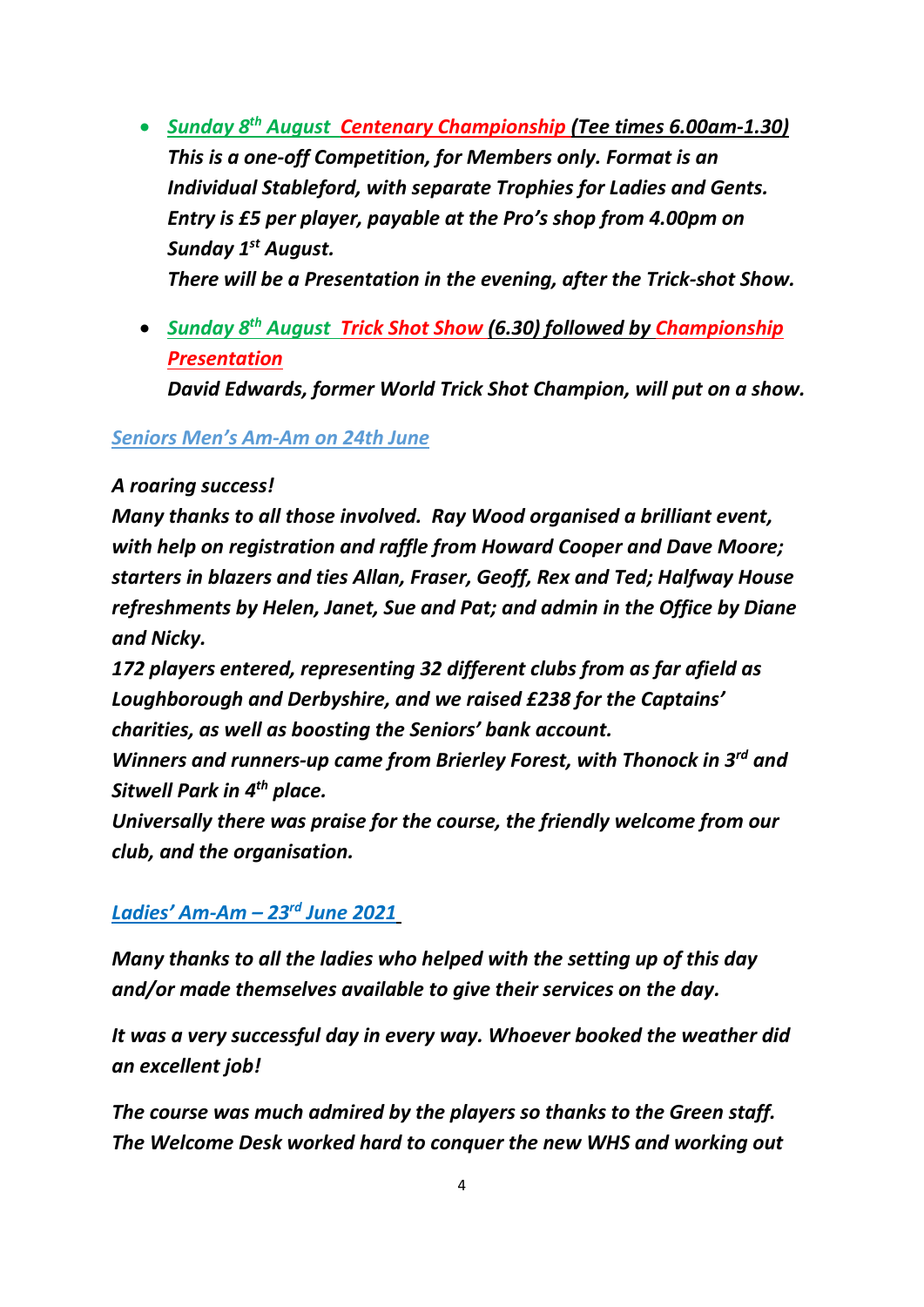*the shots on the day, the Halfway House proved extremely popular, the Catering Staff did a good trade, the Lady Captain as Starter welcomed teams onto the first tee and I can't miss mentioning the ball spotters (Lady and Lady Vice Captains and Lady Secretary) on the 17th hole including two male volunteers (Ted Eccleshall and Andy Massey).*

*Diane and Nicky worked hard to deal with the on-line entries and also ensuring that we had portaloos at the Halfway House! Craig and Oscar must also be thanked for all the support given to the players and helpers.*

*There were 22 teams (88 golfers) originating from 18 Clubs. The winners represented Southwell, Burleigh Park, Thonock, Mapperley, Radcliffe on Trent as well as Retford.*

### *James Freeman; Questions and Answers with our members*

*James kindly responded to questions that a range of our members asked, about James' career, his approach to golf, and help in improving our game.*

*Q. "When did you get the golf bug?"*

*A. 11 years old, my grandparents introduced me to Retford GC and started having junior coaching with Jonathan Willis.*

*Q. "Who is your golfing hero, and why?"*

*A. Lee Westwood – local lad and was lucky enough to have played & practiced with him a few times and he passed on some valuable advice for when I turned pro.*

*Q. "What have been your major golfing successes?"*

*A. Got a full England Cap as an amateur, and over 60 Wins as a Professional gained a category on European Challenge Tour.*

*Q. "What are your goals now?"*

*A. To play at as high level events as possible, keep winning, be a positive influence to as many golfers as I can at the club and keep growing the game at Retford; it's my boyhood club and is a huge part of my life.*

*Q. "Who are the most famous golfers you have played alongside?"*

*A. Lee Westwood, Ross Fisher, Richard Bland, Paul Waring, Andy Sullivan*

*Q. "what's the single most important tip you'd give to any golf beginner?" (apart from "pay me"!)*

*A. Work on solid fundamentals and practice/play a lot but enjoy it !!!*